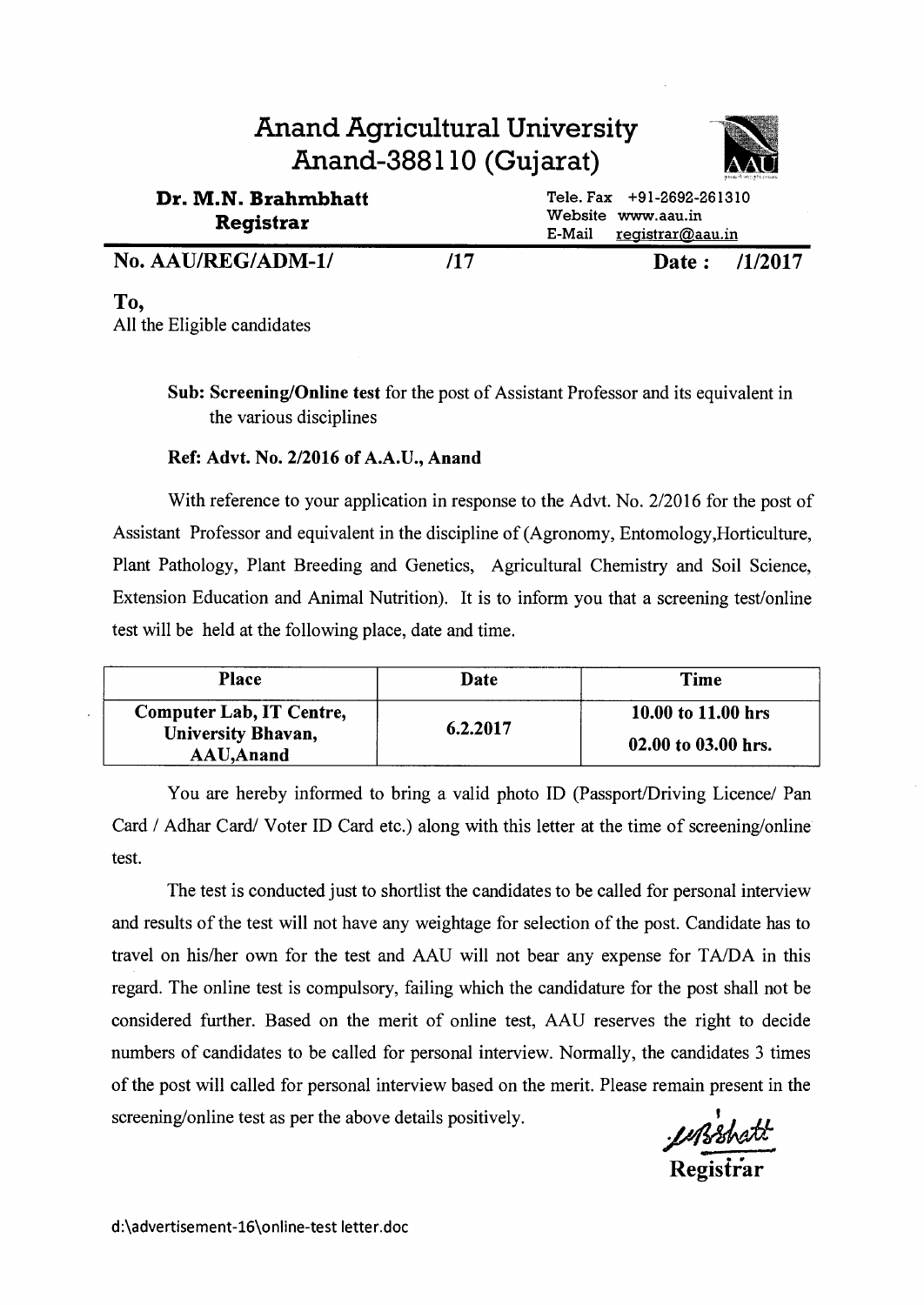# **Schedule for Screening/ Online Test (Only for candidates applied under Adv. 2/16)**

**( Only for Agronomy, Entomology, Extension Education, Horticulture, Plant pathology, Agri. Chemistry and soil science, Animal Nutrition and Plant breeding and Genetics disciplines )** 

## **Date: 6-2-17, Monday Place : Computer Lab., I.T. Centre, Uni. Bhavan, AAU, Anand**

| Sr.No.         | <b>Disciplines</b>         | <b>Time</b>    |
|----------------|----------------------------|----------------|
| 1              | Agronomy                   | 10 to 11 hours |
| $\overline{2}$ | Entomology                 | 10 to 11 hours |
| 3              | <b>Extension Education</b> | 10 to 11 hours |
| 4              | Horticulture               | 10 to 11 hours |
|                | <b>Total</b>               |                |
| 5              | Plant pathology            | 14 to 15 hours |
| 6              | Ag.chem. & Soil            | 14 to 15 hours |
|                | <b>Science</b>             |                |
| 7              | <b>Animal Nutrition</b>    | 14 to 15 hours |
| 8              | Plant breeding and         | 14 to 15 hours |
|                | <b>Genetics</b>            |                |
|                | Total                      |                |

wishatt

**REGISTRAR**